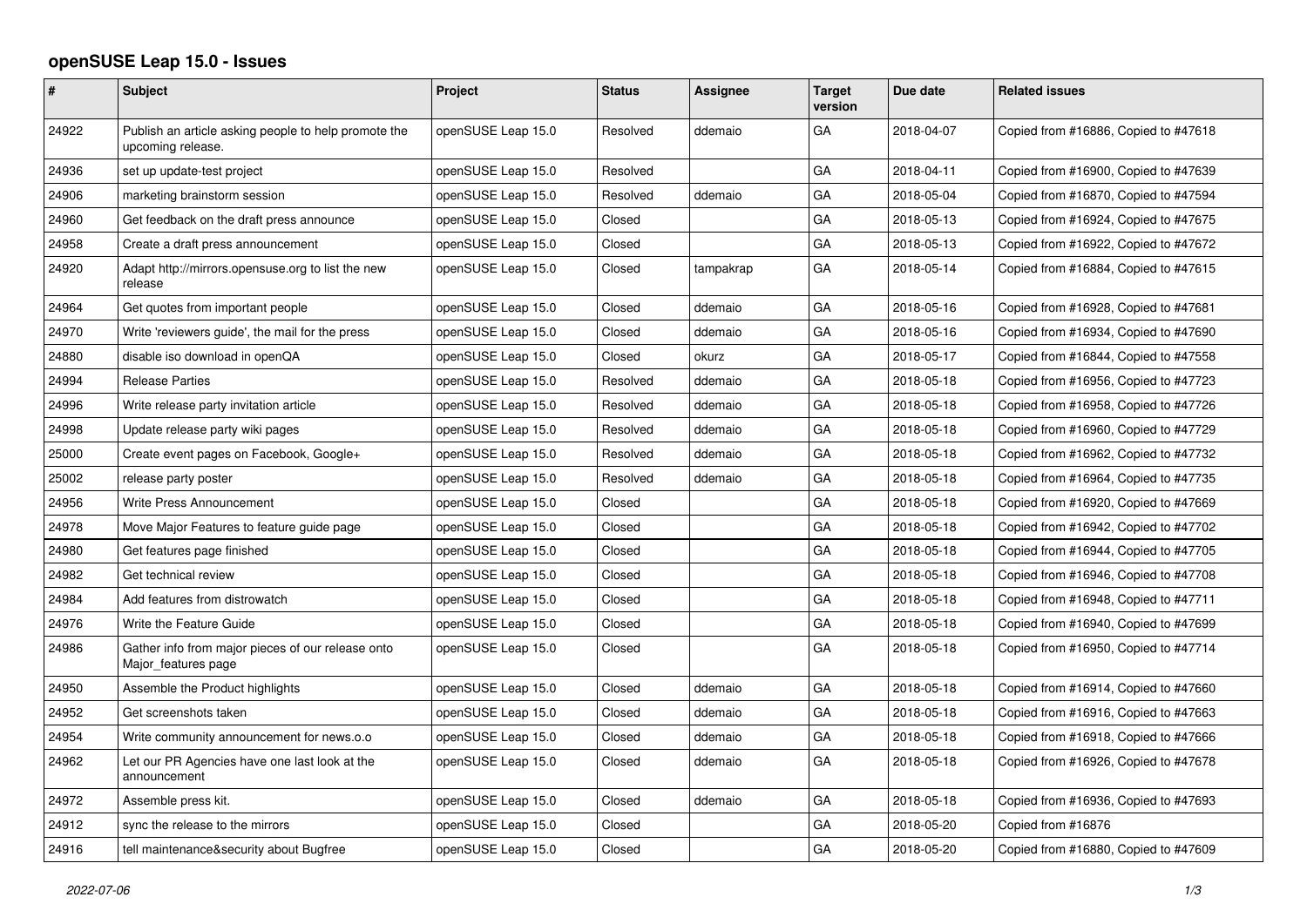| $\sharp$ | <b>Subject</b>                                                                       | Project            | <b>Status</b> | <b>Assignee</b> | <b>Target</b><br>version | Due date   | <b>Related issues</b>                |
|----------|--------------------------------------------------------------------------------------|--------------------|---------------|-----------------|--------------------------|------------|--------------------------------------|
| 24928    | make GM images available                                                             | openSUSE Leap 15.0 | Closed        |                 | GA                       | 2018-05-20 | Copied from #16892, Copied to #47627 |
| 24934    | adjust knapsack for GM                                                               | openSUSE Leap 15.0 | Closed        |                 | GA                       | 2018-05-20 | Copied from #16898, Copied to #47636 |
| 24938    | notify mirror admins                                                                 | openSUSE Leap 15.0 | Closed        |                 | GA                       | 2018-05-20 | Copied from #16902, Copied to #47642 |
| 24974    | send press kit                                                                       | openSUSE Leap 15.0 | Closed        | ddemaio         | GA                       | 2018-05-20 | Copied from #16938, Copied to #47696 |
| 24988    | translate release announcement                                                       | openSUSE Leap 15.0 | Closed        | ddemaio         | GA                       | 2018-05-20 | Copied from #16952, Copied to #47717 |
| 25084    | set attribute to reject requests                                                     | openSUSE Leap 15.0 | Closed        | Inussel         | GA                       | 2018-05-20 | Copied from #20372, Copied to #47795 |
| 24784    | Social media marketing                                                               | openSUSE Leap 15.0 | Resolved      | ddemaio         | GA                       | 2018-05-23 | Copied from #16694, Copied to #47489 |
| 24786    | Create social media backgrounds and badges                                           | openSUSE Leap 15.0 | Resolved      | ddemaio         | GA                       | 2018-05-23 | Copied from #16696, Copied to #47492 |
| 25004    | Create social media messages                                                         | openSUSE Leap 15.0 | Resolved      | ddemaio         | GA                       | 2018-05-23 | Copied from #16966, Copied to #47738 |
| 25006    | Make sure we have the right people prepared to send<br>out the social media messages | openSUSE Leap 15.0 | Resolved      | ddemaio         | GA                       | 2018-05-23 | Copied from #16968, Copied to #47741 |
| 25008    | translate social media messages                                                      | openSUSE Leap 15.0 | Resolved      | ddemaio         | GA                       | 2018-05-23 | Copied from #16970, Copied to #47744 |
| 24908    | remind opensuse.org admins of release                                                | openSUSE Leap 15.0 | Closed        |                 | GA                       | 2018-05-23 | Copied from #16872, Copied to #47597 |
| 24924    | Update the rsync modules to include new ISO and repo   openSUSE Leap 15.0            |                    | Closed        |                 | GA                       | 2018-05-23 | Copied from #16888, Copied to #47621 |
| 25056    | notify studio team about Bugfree                                                     | openSUSE Leap 15.0 | Closed        |                 | GA                       | 2018-05-23 | Copied from #17022, Copied to #47780 |
| 24890    | move previous release to archive                                                     | openSUSE Leap 15.0 | Resolved      | ddemaio         | GA                       | 2018-05-24 | Copied from #16854, Copied to #47573 |
| 24892    | update wiki pages                                                                    | openSUSE Leap 15.0 | Resolved      | ddemaio         | GA                       | 2018-05-24 | Copied from #16856, Copied to #47576 |
| 24894    | install Leap 15.0 wiki pages as default                                              | openSUSE Leap 15.0 | Resolved      | ddemaio         | GA                       | 2018-05-24 | Copied from #16858, Copied to #47579 |
| 24900    | fix upgrade instructions in wiki                                                     | openSUSE Leap 15.0 | Resolved      | ddemaio         | GA                       | 2018-05-24 | Copied from #16864, Copied to #47585 |
| 24914    | ask maintenance to remove the test updates                                           | openSUSE Leap 15.0 | Closed        |                 | GA                       | 2018-05-24 | Copied from #16878, Copied to #47606 |
| 24910    | find external BT seeders                                                             | openSUSE Leap 15.0 | Closed        | tampakrap       | GA                       | 2018-05-24 | Copied to #47600                     |
| 25054    | update web site with new languages                                                   | openSUSE Leap 15.0 | Resolved      | AdaLovelace     | GA                       | 2018-05-25 | Copied from #17020, Copied to #47777 |
| 24838    | update roadmap                                                                       | openSUSE Leap 15.0 | Closed        |                 | GA                       | 2018-05-25 | Copied from #16802, Copied to #47525 |
| 24904    | communicate Bugfree issues to marketing                                              | openSUSE Leap 15.0 | Closed        |                 | GA                       | 2018-05-25 | Copied from #16868, Copied to #47591 |
| 24940    | shop.opensuse.org                                                                    | openSUSE Leap 15.0 | Closed        |                 | GA                       | 2018-05-25 | Copied from #16904, Copied to #47645 |
| 24944    | update shop.opensuse.org                                                             | openSUSE Leap 15.0 | Closed        |                 | GA                       | 2018-05-25 | Copied from #16908, Copied to #47651 |
| 25098    | send announcement to opensuse-announce                                               | openSUSE Leap 15.0 | Closed        |                 | GA                       | 2018-05-25 | Copied from #20802, Copied to #47813 |
| 24942    | request new box image and link                                                       | openSUSE Leap 15.0 | Closed        | bmwiedemann     | GA                       | 2018-05-25 | Copied from #16906, Copied to #47648 |
| 24946    | update wiki                                                                          | openSUSE Leap 15.0 | Closed        | bmwiedemann     | GA                       | 2018-05-25 | Copied from #16910, Copied to #47654 |
| 24932    | change openSUSE-current                                                              | openSUSE Leap 15.0 | Resolved      |                 | GA                       | 2018-05-27 | Copied from #16896, Copied to #47633 |
| 24896    | check all wiki pages on release day                                                  | openSUSE Leap 15.0 | Resolved      | ddemaio         | GA                       | 2018-05-27 | Copied from #16860, Copied to #47582 |
| 24850    | verify piwik works                                                                   | openSUSE Leap 15.0 | Closed        |                 | GA                       | 2018-05-27 | Copied from #16814                   |
| 24888    | update opensuse wiki                                                                 | openSUSE Leap 15.0 | Closed        |                 | GA                       | 2018-05-27 | Copied from #16852, Copied to #47570 |